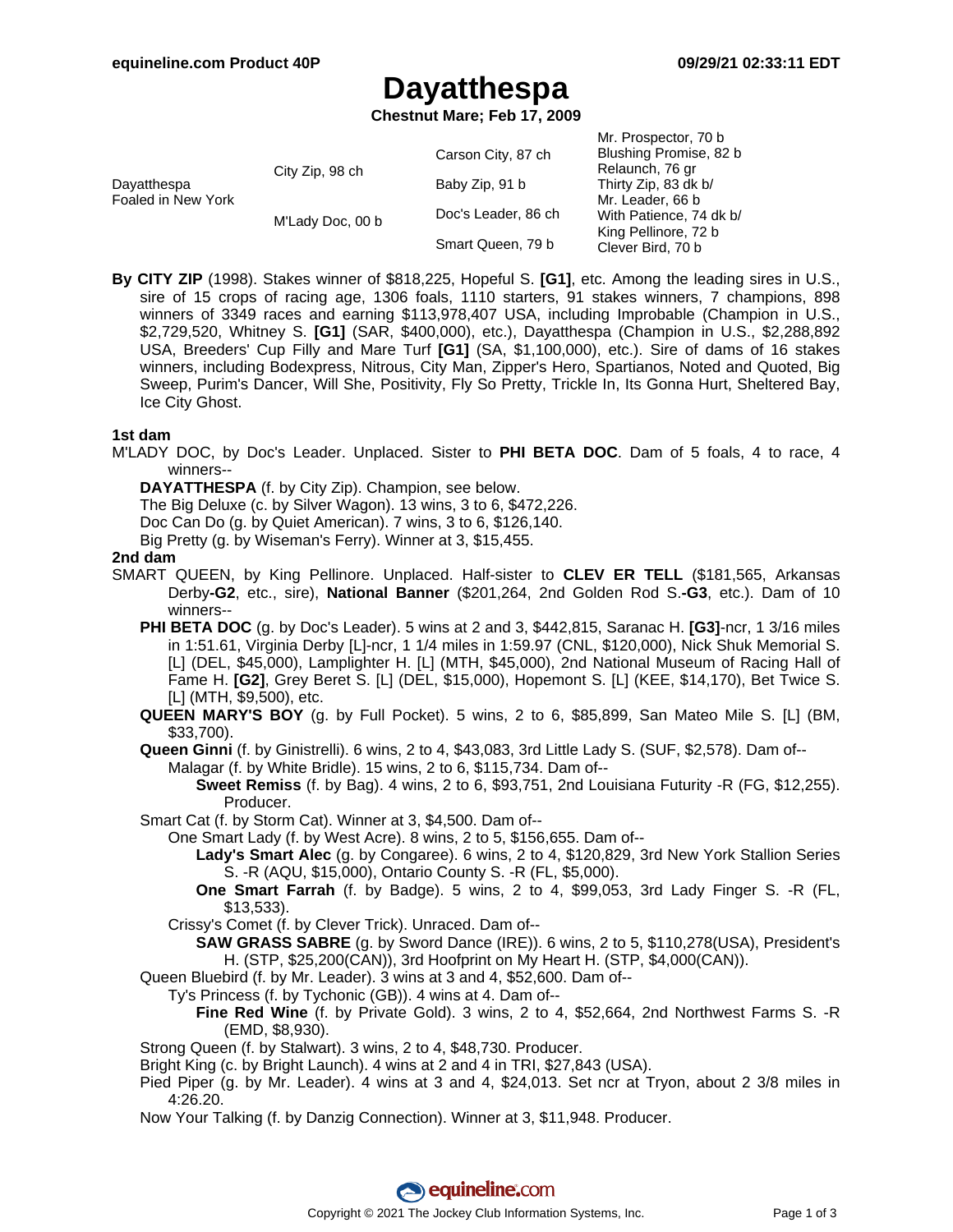## **Dayatthespa**

#### **Chestnut Mare; Feb 17, 2009**

Swiss Stash (c. by Private Account). 2 wins at 4, \$6,646.

Z. Leader (g. by Mr. Leader). Placed at 3 and 4, \$18,338.

M'Lady Doc (f. by Doc's Leader). See above.

Doc's Leading Lady (f. by Doc's Leader). Unplaced. Dam of--

**SPANISH PIPEDREAM** (f. by Scat Daddy). 4 wins in 5 starts at 2 and 3 in NA , \$143,821 (USA), Cincinnati Trophy S. (TP, \$45,415), Holiday Inaugural S. (TP, \$29,140).

Hookah Lady (f. by Smoke Glacken). Winner at 2 and 3, \$32,816. Dam of--

**GET SMOKIN** (g. by Get Stormy). 4 wins, 2 to 4, 2021, \$386,040, Hill Prince S. **[G2]** (BEL, \$82,500), Tampa Bay S. **[G3]** (TAM, \$90,000), Seek Again S. (BEL, \$55,000), 2nd National Museum of Racing Hall of Fame S. **[G2]** (SAR, \$30,000), Kitten's Joy S. **[G3]** (GP, \$19,400), etc.

#### **3rd dam**

- CLEVER BIRD, by Swoon's Son. Unplaced in 1 start. Half-sister to **LESTER** (\$56,345, Royal Poinciana H., etc., sire), **Crozall** (\$33,442, 3rd Arizona Downs H., etc., sire). Dam of 6 winners--
	- **CLEV ER TELL** (c. by Tell). 7 wins in 12 starts at 2 and 3, \$181,565, Arkansas Derby**-G2**, Louisiana Derby**-G2**-etr, 1 1/8 miles in 1:48.80, Lecomte H. Sire.
	- **National Banner** (f. by Hoist the Flag). 5 wins, 2 to 4, \$201,264, 2nd Golden Rod S.**-G3**, Rampart H.-L, Evening Out S., 3rd Demoiselle S.**-G1**. Producer.
	- Clever Fellow (c. by Play Fellow). 10 wins, 3 to 8, \$48,613.
	- Coastal Bird (c. by Coastal). Winner at 4, \$8,200.
	- Clever Raja (c. by Raja Baba). Winner at 3, \$7,601. Sire.
	- Flying South (g. by Mr. Leader). Winner at 5, \$4,875.
	- Smart Queen (f. by King Pellinore). See above.

Dam Clever (f. by Damascus). Unplaced. Dam of--

- **TRICKY CODE** (f. by Lost Code). 9 wins, 2 to 5, \$603,981, Santa Ynez Breeders' Cup S. **[G2]**, Miesque S. [L] (HOL, \$137,500), Bara Lass S. [L] (SA, \$33,800), 2nd Fair Grounds Oaks **[G3]**, Miss America H. **[G3]**, etc. Dam of--
	- **HAT TRICK (JPN)** (c. by Sunday Silence). 8 wins, 3 to 4 in HK and JPN, \$3,122,708 (USA), Champion miler in Japan, Mile Championship **[G1]**, Cathay Pacific Hong Kong Mile **[G1]**, Tokyo Shimbun Hai [L], Sports Nippon Sho Kyoto Kimpai H. [LR]. Sire.
	- **=Electromotive (AUS)** (c. by French Deputy). 7 wins, 3 to 6 in AUS, \$231,599 (USA), 3rd Programmed Property Services Anniversary Vase [L].
	- =Code Name (JPN) (f. by Sunday Silence). 3 wins at 3 and 4 in JPN, \$303,255 (USA). Dam  $of --$

**=Vigenere (JPN)** (c. by =Makfi (GB)). 3 wins at 2 and 3, 2021 in JPN, \$442,252 (USA), 2nd Tachibana S. [L].

- **MARQ OF BEAUTY** (f. by Marquetry). 3 wins at 2 and 3, \$147,770, Captive Miss S. [L] (MTH, \$30,000), Salem County S. (MED, \$27,000), 2nd Reeve Schley, Jr. S. **[G3]**, Via Borghese S. [L] (GP, \$11,670), 3rd Prom S. (MED, \$4,950). Dam of--
	- **ANGASTON** (g. by Denman (AUS)). 6 wins, 2 to 6, 2021, \$407,553, Franklin-Simpson S. (KD, \$174,840), 3rd Shakertown S. **[G2]** (KEE, \$20,000). Set ncr at Churchill Downs, 5 1/2 furlongs in 1:03.89.

### **4th dam**

SALLY CATBIRD, by \*Alibhai. 6 wins, 2 to 4, \$24,205. Half-sister to **Square Shooter** (2nd National Hunt Juvenile Stp.), **Why the Rush** (3rd Jeanne d'Arc S.). Dam of 8 winners, including--

**LESTER** (c. by Hasty Road). 9 wins, 3 to 6, \$56,345, Royal Poinciana H., 3rd New Year's H. Sire.

**Crozall** (c. by Crozier). 7 wins, 3 to 5, \$33,442, 3rd Arizona Downs H., Governor's H. Sire.

Ruling Bird (f. by \*Young Emperor). 2 wins at 3, \$7,785.

**ROSA D'ARGENT** (f. by Full Pocket). 5 wins at 3 and 4, \$120,989, Miss Disco S., 3rd Correction H.-L, Meadowlark S., Starlight S.

**RULING MUSIC** (c. by Stop the Music). 8 wins, 3 to 5, \$66,354, Promised Land H. [O]. Madame Butterfly (f. by Bold Ruler). Placed at 3.

Clever Bird (f. by Swoon's Son). See above.

RACE RECORD for Dayatthespa: At 2, one win, once 2nd (Natalma S. **[G3]** (WO, \$40,000(CAN))); at 3, five wins (Queen Elizabeth II Challenge Cup S. **[G1]** (KEE, \$240,000), Herecomesthebride S. **[G3]** (GP, \$90,000), Appalachian S. **[G3]** (KEE, \$60,000), Riskaverse S. [L] (SAR, \$60,000), Sweetest